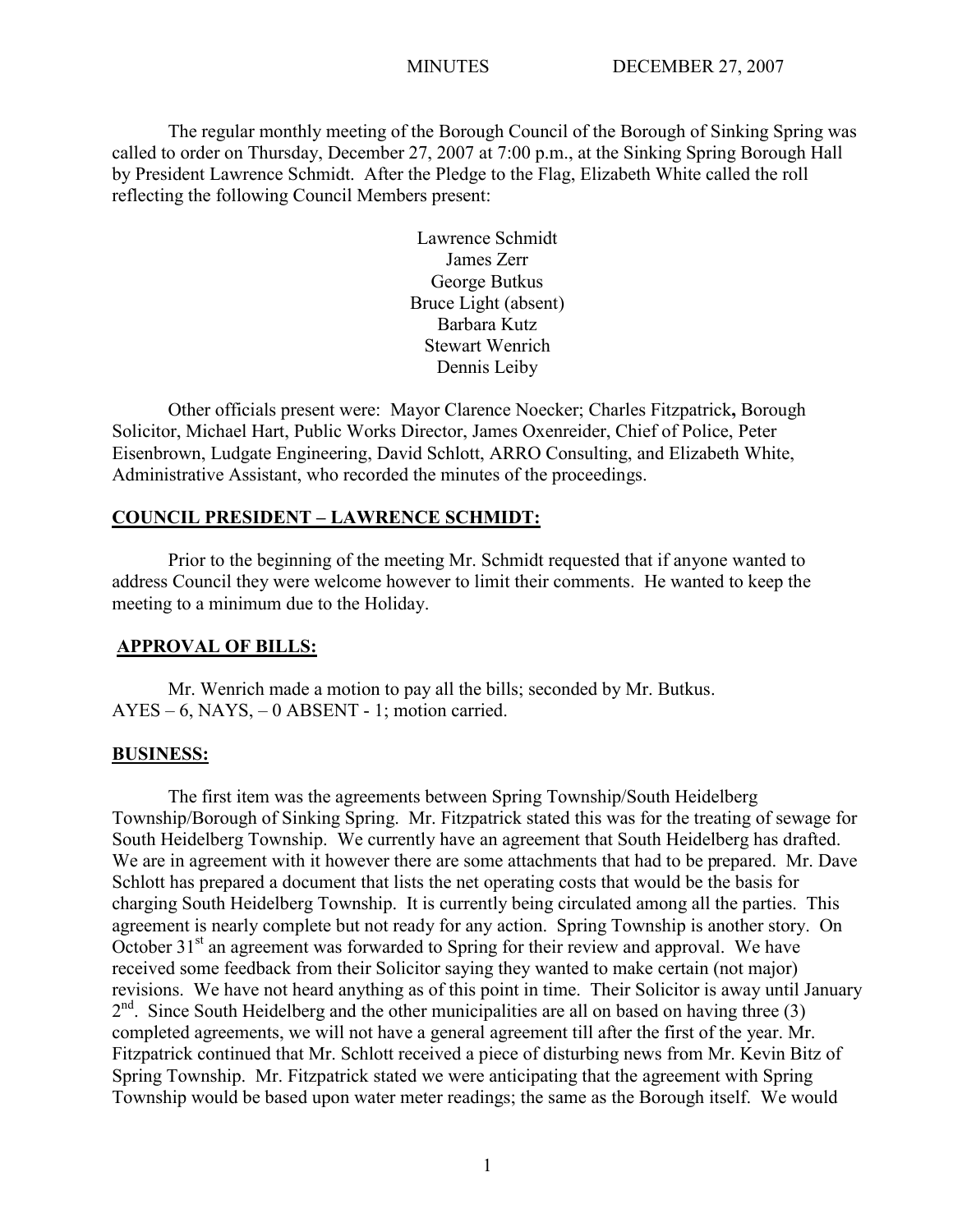charge Spring Township residents the same as we are charging our residents. Most recently this has been put in doubt by comments Mr. Bitz has made. Mr. Fitzpatrick warned that he has not heard this from anyone else but Mr. Bitz. He continued that the impression he was getting was that their bills too would be based off a sewer usage meter. We are not sure at this point. Mr. Butkus thought the reason we weren't going to flow meters in Spring was that their flow was so low a meter could not be used. Mr. Schmidt said that was correct. Mr. Butkus went on to question how could we do this if we can't meter it? Mr. Schlott stated there is one (1) area that is transported into the Borough where a meter could be placed and this is the area they are talking about. This would be the Lenape Valley subdivision. Mr. Schlott again stated these were just comments. Mr. Fitzpatrick said we don't have any agreements ready for execution that evening for the above reasons.

The next item was Traditions. Mr. Anthony Maras, their Solicitor addressed Council. He explained that at the last meeting the plan that was presented had already been presented to the Planning Commission. There was one (1) change. There was a discussion about extending Octagon Avenue to a different terminus. Mr. Ludgate requested that this not be extended down further and that the terminus be moved and that it be ended (pointed to something on the map) there so that the Borough has flexibility in the future as to what alignment they would have. It will be connected up temporarily to the alley so that there would be two (2) points of access to the rear alley which has been done. There were a number of other recommendations that were made by the Planning Commission. There was a review letter by Mr. Ludgate. They have supplied a detailed response of these items as well as an agreement to comply with the recommendations of the Planning Commission. There was some discussion regarding the ponds and fencing and as to what the Borough would like to see. There was a recommendation from the Planning Commission on that. This recommendation does show the fencing as well as some landscaping intermingled. This plan has been showed numerous times and is constant with the conditional use approval that has been granted. Mr. Fitzpatrick wanted to clarify the conditions. They were set forth. These conditions created by Mr. Ludgate will be invoked by Borough Council and they will need to be met prior to the preliminary plan being approved. They accepted all the conditions and it appears they were accepted by Ludgate Engineering as well. Mr. Leiby made a motion to grant conditional preliminary plan approval; seconded by Mrs. Kutz. AYES – 6, NAYS – 0, ABSENT - 1; motion carried. Mr. Fitzpatrick stated earlier in the week he had spoken to a gentleman that lives on Cacoosing at the home that was designated as the Robitzer home. Mr. Fitzpatrick told this gentleman if he had any questions to attend this evenings meeting and his questions could be addressed. Mr. Fitzpatrick stated he was in a position that it was publicly announced that we are looking to have his property condemned to extend Octagon Avenue. He was there that evening. Mr. Fitzpatrick stated we should assure him that we do not want to put him in a financial bind if he does desire to sell his property that we precede with appraisals as quickly as possible. He believes that was one (1) of the conditions we have put into conditional use approvals before. He explained how that works and how money gets placed into an escrow account after appraisals are made. The gentleman questioned if he must accept whatever we give him. Mr. Fitzpatrick stated that he does not have to; he can certainly hire Counsel and dispute that amount; however we are not at that point yet. We might be proceeding to that point. Mr. Maras said we discussed that at the conditional use hearing. It was discussed that the Borough would get the appraisal done and Traditions would post whatever money was associated with the appraisal. They will be moving forward with that. There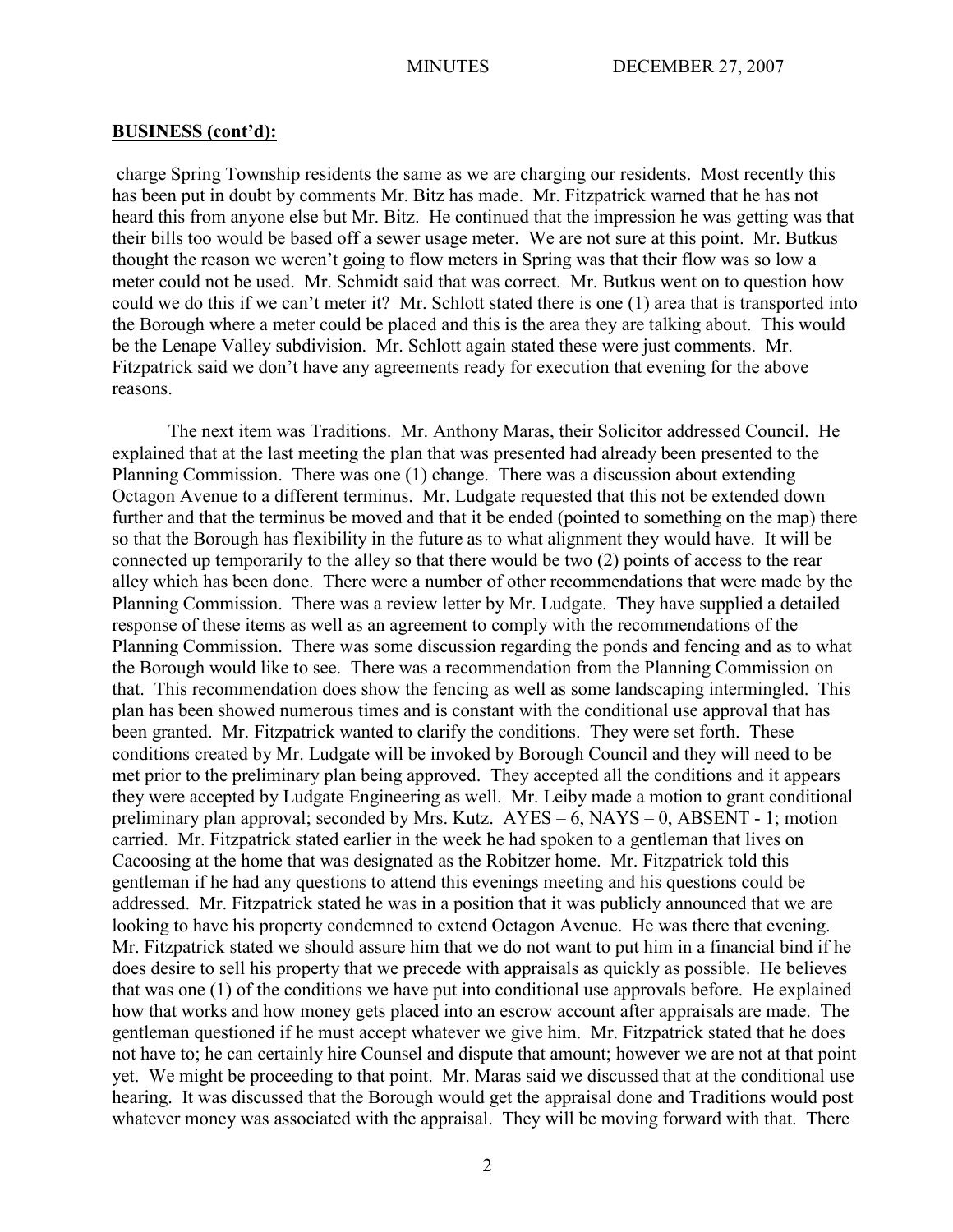are more steps that need to be done. A discussion ensued as to where the home is located and whether the property will or won't be taken. The gentleman said his life is on hold. Mr. Schmidt said he can't say for sure but this will not be happening in the very near future. Mr. Schmidt said it depends on how the Main Street Project goes and those types of things. He asked if it will be within the next five (5) years. Mr. Schmidt feels he will be looking at a three (3) to five (5) year span before anything is even thought about in that area. That is just his thought. Mr. Schmidt asked Mr. Loth his thoughts on that. Mr. Loth stated we are just beginning the process. We just have ideas; we haven't even spoken to the State yet. These are just ideas and we have so much ahead of us. He explained how the process works. He again questioned if it would be about five (5) years. They said probably closer to the five (5) year mark. The gentleman thought this was a "done deal" according to the paper. Mr. Maras stated this really has nothing to do with this project; this would be something that would or could be used in the future.

The next item was the dump truck. Mr. Fitzpatrick said he received a memo from Mrs. Shade. He continued that Mrs. Shade, Mr. Hart, and he had a conversation about this issue. He continued there are actually two (2) issues. One (1) is the dump truck and the other is the fire truck for the benefit of the firefighters. The cost of the dump truck is \$130,000.00. The cost of the fire truck is \$182, 500.00. There were some issues if we are going to finance the dump truck by leasing it. However, the least bore interest at 8.2%. That is very much higher then we could borrow it. For that reason it was decided we would not lease it. Mrs. Shade pointed out that all of the funds for the dump truck would be needed in the spring and that we probably would have sufficient funds in the General Fund at that time. This is the current proposal. We don't borrow money we use cash at time of the delivery of the truck. The other issue is the fire truck. There is currently an existing balance on a loan at the fire company. The balance is about \$50,000.00 to pay off First Community Bank. This \$50,000 needs to be paid and Mrs. Shade is proposing that the General Fund loan the Fire Fund the money and have it repaid when the fire tax money starts coming in. The reason she is suggesting this be done this way is that we will not need to get DCED approval through what Mr. Fitzpatrick feels is a very expensive requirements. We would save about \$5,000 to \$6,000 which Mrs. Shade said it would cost us. Mr. Fitzpatrick stated she was right in her cost estimates. Mr. Butkus questioned if this will be paid back in the same calendar year. Mr. Fitzpatrick stated yes. Mr. Fitzpatrick stated Mrs. Shade had written down some conditions to hold the fire company accountable. Mr. Fitzpatrick stated there are two (2) components of the fire company - the fire suppression and the social quarters. However, from a legal prospective they are inseparable. They are one (1) corporation. So whatever prompts these conditions it might not be the fire suppression side but nevertheless there is some concern that if there is not enough monies to meet current obligations we need to have some assurances the Borough is adequately protected. The recommendations that were made were that a representative of the fire department is required to be present at all meetings including budget and workshop meetings as well as Council meetings. The second is that the Borough receives accountability on money that is received from the Relief Fund on a monthly basis. The third, an accounting of the bills paid for the fire suppression on a monthly basis, i.e. electric, maintenance bills, etc. Mrs. Shade was not sure if we could see these as they are paid by the social side. Mr. Fitzpatrick feels we can demand it if Council so chooses. The fourth requirement is any other items Council would like to attach. This is the recommendation of Mrs. Shade, Mr. Hart, and Mr. Fitzpatrick. Mr. Wenrich questioned that they are all one (1) entity. Mr.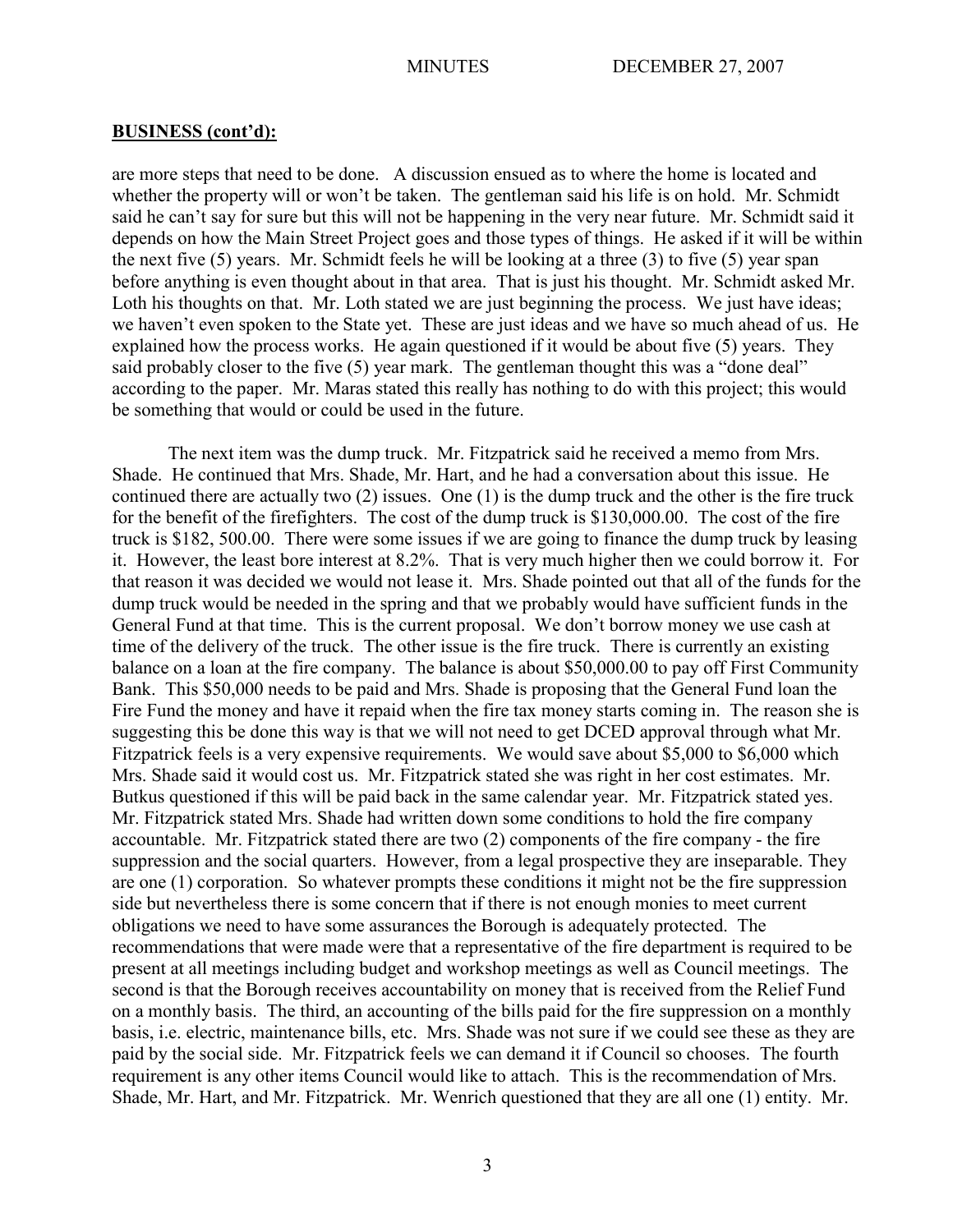Fitzpatrick stated that was true. Mr. Wenrich said so if they default, the social quarters, who would be left holding the bag? Mr. Fitzpatrick said if the social quarters default and a lien is attached to the property/building is one (1) unit and it would be attached to that property. Mr. Wenrich stated that would fall back on us. Mr. Fitzpatrick stated we don't own that building but we are supplying finances to the fire suppression side. The building that houses the equipment is owned by the social quarter side. If a lien is attached to the building it could potentially jeopardize the equipment being housed there. How likely this is, Mr. Fitzpatrick has no idea. Mr. Butkus stated both meetings he had attended right after the reorganization last time, they were shown documents that said the equipment can't be used as collateral; the real estate was the only thing that could be used. Mr. Fitzpatrick said that was right. Mr. Butkus said any creditor would likely go after the land before the equipment anyway. Mr. Wenrich's concern is that the social quarters defaults and the Sheriff's department goes in and starts tagging stuff for a sale. The trucks are licensed to us but what about the rest of the equipment, Mr. Wenrich questioned. Mr. Zerr said we own all the other equipment as well. It can't be touched. Mr. Fitzpatrick said we don't own any of this. There are assurances in the agreement but a creditor is not bound by that. A creditor can come after any asset that is owned by the fire company. Mr. Butkus said at that point in the unlikely event this should happen wouldn't the Borough at that point consider a "buy out." Bail out and then take ownership of the building. Mr. Schmidt said that was something Mr. Zerr said a long time ago was a take over the facility. Mr. Schmidt asked Mr. Fitzpatrick is there any way we could sever the relationship with the club side? Mr. Fitzpatrick stated by agreement. But that was proposed a few years ago and he said "his head was placed on a chopping block" for that. He was not sure this is feasible. Mrs. Kutz questioned why wouldn't the social quarters have to close since they are there to support the fire suppression side? Mr. Wenrich said we have a lot of money invested into the equipment. He thought they were two (2) separate entities. He said yes, they are in a way but they are actually still one (1). If he was a creditor, and the social quarters owed me money I would go to the district justice, tell the sheriff, execute, go in, and start tagging stuff. The Mayor stated a municipality can't be involved with liquor. Mr. Fitzpatrick said that was true. Mr. Wenrich stated his interest is in the trucks not the liquor. He said this is the first that he heard of this. He said in the eyes of creditors, they are the same. The Mayor said the personnel can't be involved with liquor. Mr. Fitzpatrick stated we could never run the social quarters. Mr. Butkus questioned Mr. Zerr that with the potential merger of the fire companies, all the fire companies would need to sever their ties with their social quarters just for legal protection like this. Mr. Zerr said that Sinking Spring and Fritztown have been given the ultimatum to separate or the merger won't happen. Mr. Zerr does not know where it stands at Sinking Spring. He keeps hearing it is going to happen, but it has not happened yet. Mr. Butkus said at the last meeting he attended, they did form a committee to look at the bylaws and make the appropriate changes. He does not know how far along they are. Mr. Schmidt asked Mr. Fitzpatrick what they need to do that evening. Mr. Fitzpatrick said the recommendations given for budget purposes. We really don't have to authorize any borrowing. We just wanted to propose to Council the manner in which we could purchase these vehicles. We also made the proposal since there is going to be General Fund money used, we feel it is important that a representative from the fire company be at each monthly meeting. Mr. Wenrich made a motion to purchase the dump truck outright vs. leasing it, the second part of the motion is to loan the \$50,000 to the fire company from the General Fund and we reimburse the General Fund when the fire tax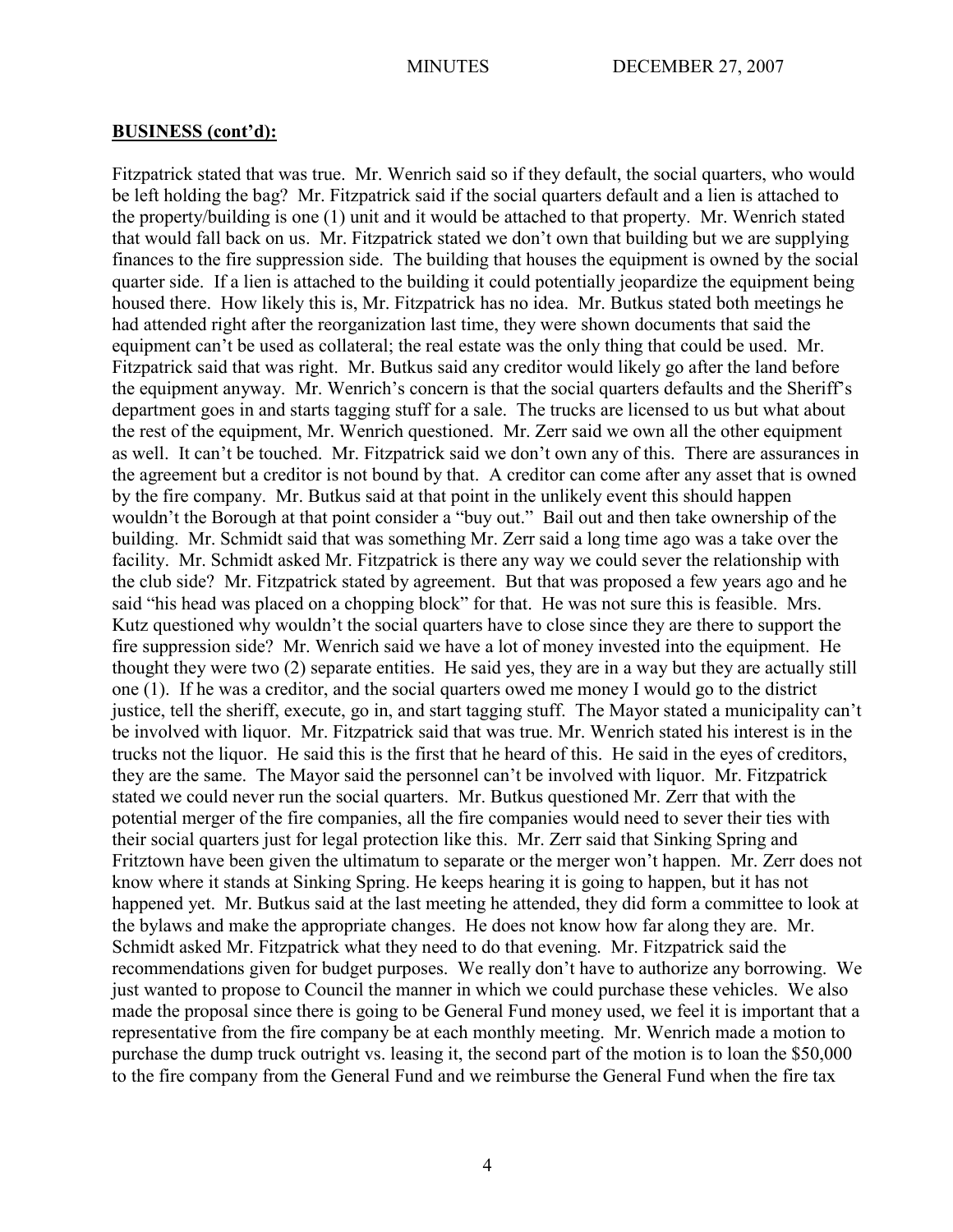money starts coming in; seconded by Mr. Butkus. Mr. Schmidt called for a roll call vote. AYES – 6, NAYS – 0, ABSENT -1; motion carried.

Mr. Fitzpatrick left the meeting at this time.

The next item was the Main Street Project. Mr. Jim Pachuilo spoke. He stated at their last meeting they organized. They are as follows: Chairman – James Pachuilo, Vice Chairman – David Meas, Secretary – Regina Shade, and Treasurer – Sandy Graffius. The second item he had was a resolution to hire Mr. John MacPhee as a consultant. His proposal was handed out at the last Council meeting. His job will be to put together the Community Action Plan Profile. They would like to bring him on board for the length of the entire project not just to write our profile. He would be a consultant throughout the project; we would use him as necessary. He requested Council to approve this resolution. Mr. Pauchilo explained what the plan was. This will help us get all types of grants. This is the first thing the State requires from the Borough, Mr. Loth stated. Everything is based off this document. It is like your "Keystone." Mr. Butkus asked what the approximate amount was for Mr. MacPhee. It is a maximum of \$25,000.00 plus expenses. Mr. MacPhee stated with this profile, it is not just how we get State money; it is about how we improve our community. How do we create business, a downtown area, recreational areas, schools those types of things? One of the points that he brings to the table is bringing the private sector into the process. Mr. Pachuilo stated that Mr. MacPhee can bring private dollars into this project through developers. Mr. Schmidt questioned how long he might be involved in the project. Mr. MacPhee stated it was up to Council every step of the way. Initially, it would be the first six (6) months. He continued to explain how it would work and what he could bring to the table. It could be six (6) months up to a year or longer. Mr. Wenrich made a motion to hire Mr. MacPhee at cost not to exceed \$25,000.00 which includes expenses; seconded by Mr. Zerr. Mr. MacPhee accepted this proposal. A brief discussion ensued as to what kind of gateway grants we will be looking to receive and from what agencies monies could come from. Mr. Butkus inquired as to how much money is out there for these types of projects and how many people are looking to use this money. Mr. MacPhee stated at the federal level it is very competitive and varies from year to year. Mr. MacPhee stated this is not the issue now; our issue is to prepare ourselves so we can even ask for the money. Currently, we are not in competition for the serious money. Mr. Schmidt feels Mr. Butkus' questions would be better asked at the Main Street meetings. Mr. Butkus understands that we need to get the narratives to put into the different grants but he is also questioning how likely it is that we write up the narrative and because many people are going for it, we don't get it. Mr. Wenrich stated it is like fishing, you have to throw it in the lake and see what you get. Kutztown Borough just received monies for revitalization of their downtown. Fleetwood is also getting monies as well. Mr. Loth explained about the document again. There is about \$18,000,000.00 available through the Federal government for transportation enhancement's program, which is a special area. A discussion ensued. Mr. Schmidt asked for a roll call vote AYES – 4, NAYS – 2 (Mr. Leiby and Mr. Butkus), ABSENT – 1. The third Thursday of each month at 7:00 p.m. should be okay for the meeting. Mr. Pauchilo requested Mrs. Shade run an ad advertising these meetings for the upcoming year.

The next item was a resolution waiving the police contribution to their pension fund. This is done every year. Mr. Butkus made a motion to waive the police pension contribution for year 2008; seconded by Mr. Wenrich. AYES – 6, NAYS -0, ABSENT – 1; Motion carried.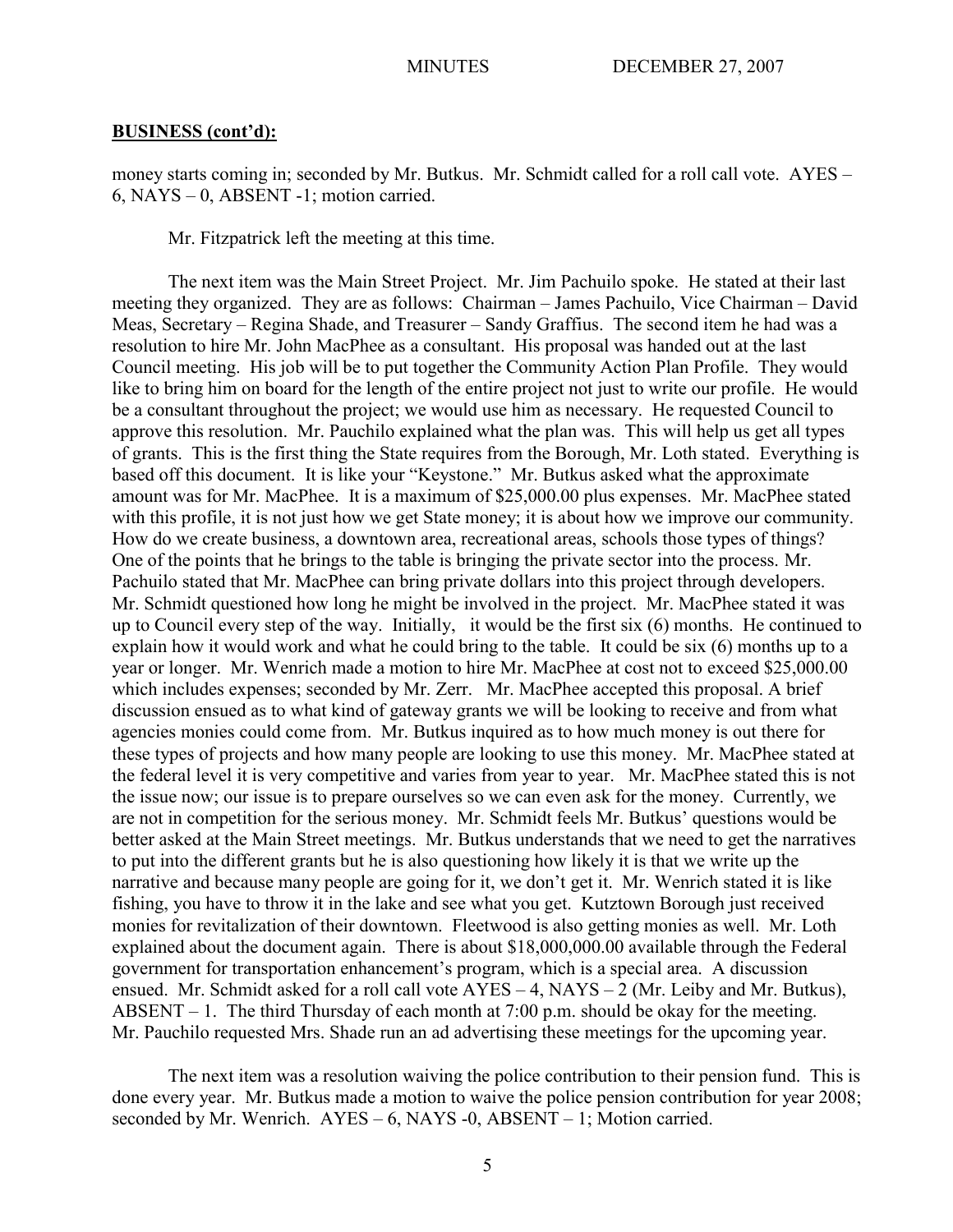The last item was to reaffirm the passing of the general, sewer, and fire company budgets. The first budget was the general fund. No changes had occurred to any of the budgets. Mr. Wenrich made a motion to pass the general fund budget; seconded by Mrs. Kutz. Mr. Schmidt requested a roll call vote.  $AYES - 5$ ,  $NAYS - 1$  (Mr. Butkus),  $ABSENT - 1$ ; Motion carried. The next was the sewer fund. There is no rate change currently however there will be an increase in 2008 at some point probably around April. Mr. Wenrich made a motion to pass the sewer budget; seconded by Mr. Zerr. There was a roll call vote. AYES – 4, NAYS – 2 (Mr. Butkus and Mr. Leiby), ABSENT – 1; Motion carried. The last budget was the fire budget. There will be no millage increase. Mr. Butkus made a motion to pass the fire budget; seconded by Mr. Wenrich. There was a roll call vote.  $AYES - 6$ ,  $NAYS - 0$ ,  $ABSENT - 1$ ; Motion carried. Mr. Butkus stated Mrs. Shade sent out an e-mail referencing a portion of her salary being charged to the sewer and in that email she made reference to a sinkhole on the paper street of Doherty. Mr. Butkus stated this should have been billed back to the company that did the clean up for the railroad due to the fact that their equipment ran over the collar around the manhole cover. Mr. Butkus stated again this was fine till they ran over it; it should have gone back to the clean up company. A discussion ensued. (It was found out later to be that there was a second sinkhole that opened up some time after the first hole had been repaired and that was the sinkhole the street department had repaired. The first manhole problem had been repaired by the cleaning company.) Mr. Butkus made a motion to authorize the removal of some unwanted material at the sewer plant; seconded by Mr. Wenrich. AYES – 6, NAYS – 0, ABSENT -1; motion carried.

### **TREASURER'S REPORT:**

| General Account                     |                      |                  |
|-------------------------------------|----------------------|------------------|
| Opening Balance – December 27, 2007 |                      | \$<br>149,028.97 |
| <b>PLGIT</b>                        |                      | 8,705.38         |
| Invest                              | Recreation           | 48,311.48        |
|                                     | General Invest       | 125,540.92       |
|                                     |                      | \$<br>331,586.75 |
| Sewer Account                       |                      |                  |
| Opening Balance – December 27, 2007 |                      | \$<br>131,431.67 |
| <b>PLGIT</b>                        |                      | 58,583.98        |
| Invest                              | <b>Sewer Revenue</b> | 470,962.52       |
|                                     |                      | \$<br>660,978.17 |

Mr. Wenrich made a motion to accept the treasurer's report; seconded by Mr. Butkus. AYES – 6 NAYS – 0 ABSENT - 1; motion carried.

### **MR. GEORGE BUTKUS:**

Mr. Butkus suggested that the Borough Secretary run ads for the positions that will become vacant as of the reorganizational meeting. We may have some seats that will be filled however Ms. White stated there will be two (2) vacant seats on the Authority that will need to be filled. There will be one (1) on the Planning Commission. The Mayor stated we will need to appoint someone to the Vacancy Board.